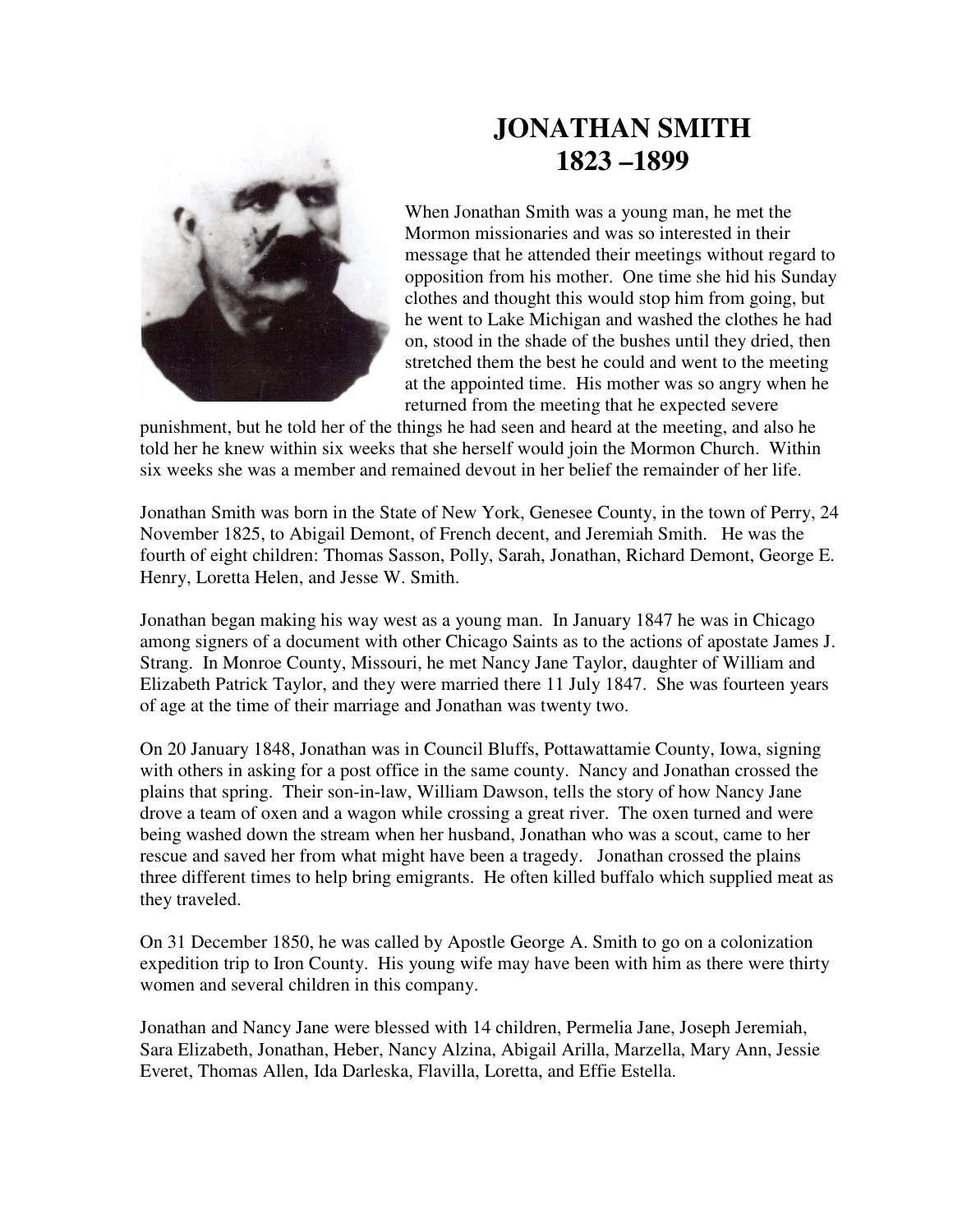Jonathan was Sheriff in Davis County, Utah for a number of years. One night at the dance hall where his daughter, Parmelia, was attending, he forced three rough men, who were disturbing the peace, out of the dance hall. One of the men turned on him and stabbed him in the back. The knife struck a bone which saved his life.

On 4 July 1865, Jonathan was in charge of a children's dance at Farmington. His three year old daughter, Marzella, wanted to follow him. Her mother, Nancy Jane, was ill with a new baby and could not take her to him so she finally let "Zell" go alone with instructions to stay off the road and go directly to her father so he would know she was there. On the way, a drunken fellow riding a horse trampled over her. She received a crushed breast bone, mashed thigh, besides being badly bruised, and was unconscious for hours. Her father, Jonathan, set her leg and took care of her so well that she lived to be the mother of nine children with no ill effects.

Johnathan was sealed to a second wife, Isabella Forbes Hull Davis, 11 November 1872, in the Endowment House in Salt Lake City.

The family moved from Farmington, Davis County to Harrisville, Weber County between 1872 and 1875, where they stayed until a later move to Weston, Oneida County, Idaho, on 1 August 1881. Nancy Jane had family members living in Harrisville, and it was probably during that time that their daughter Abigail Arilla Smith, became acquainted with her cousin Josiah Taylor, son of Nancy Jane's brother, Pleasant Green Taylor and Sara Jane Marler Lake Taylor. On 10 January 1884 the couple married and remained in Harrisville to raise their family in the home they built. (565 West Harrisville Road).

Jonathan Smith doctored and healed the sick with his wife, Nancy Jane, by his side. He set bones and did surgery work so well and so often that he was given a diploma stamped and sealed to show that he was a full-fledged doctor even though he had no schooling in this profession. He pulled teeth, took care of obstetric cases, etc., and made his own salves and liniments. He answered calls, even when he was sick himself and if people wanted to pay, all well and good, if not, he was satisfied.

Nathan J. Harris remembered how Jonathan Smith healed him from a terrible disease and saved his leg from being taken off. At fifteen years of age, Nathan had a serious attack of typhoid fever accompanied by a swollen ankle, which later developed into a disease of the bone termed a "white swelling." His leg continued to get worse and his parents, Martin Henderson and Louisa Sargent Harris, had the doctor come and examine it. The doctor told them the leg would have to be cut open, the bone chiseled down, and likely the leg would have to be taken off. Jonathan Smith came to the aid of Nathan. He made up a black salve which was applied to the ulcers twice daily after they had been swabbed out with another substance. Nathan walked on crutches for a year and a half but finally the healing process was completed with little remaining effects.

Jonathan had grey eyes and dark brown curly hair and was six feet two inches tall in his stocking feet. He was large in stature with a straight carriage, and weighed between 240 and 245 pounds. Nathan J. Harris later said of Jonathan: "I shall never forget his kind gentle way